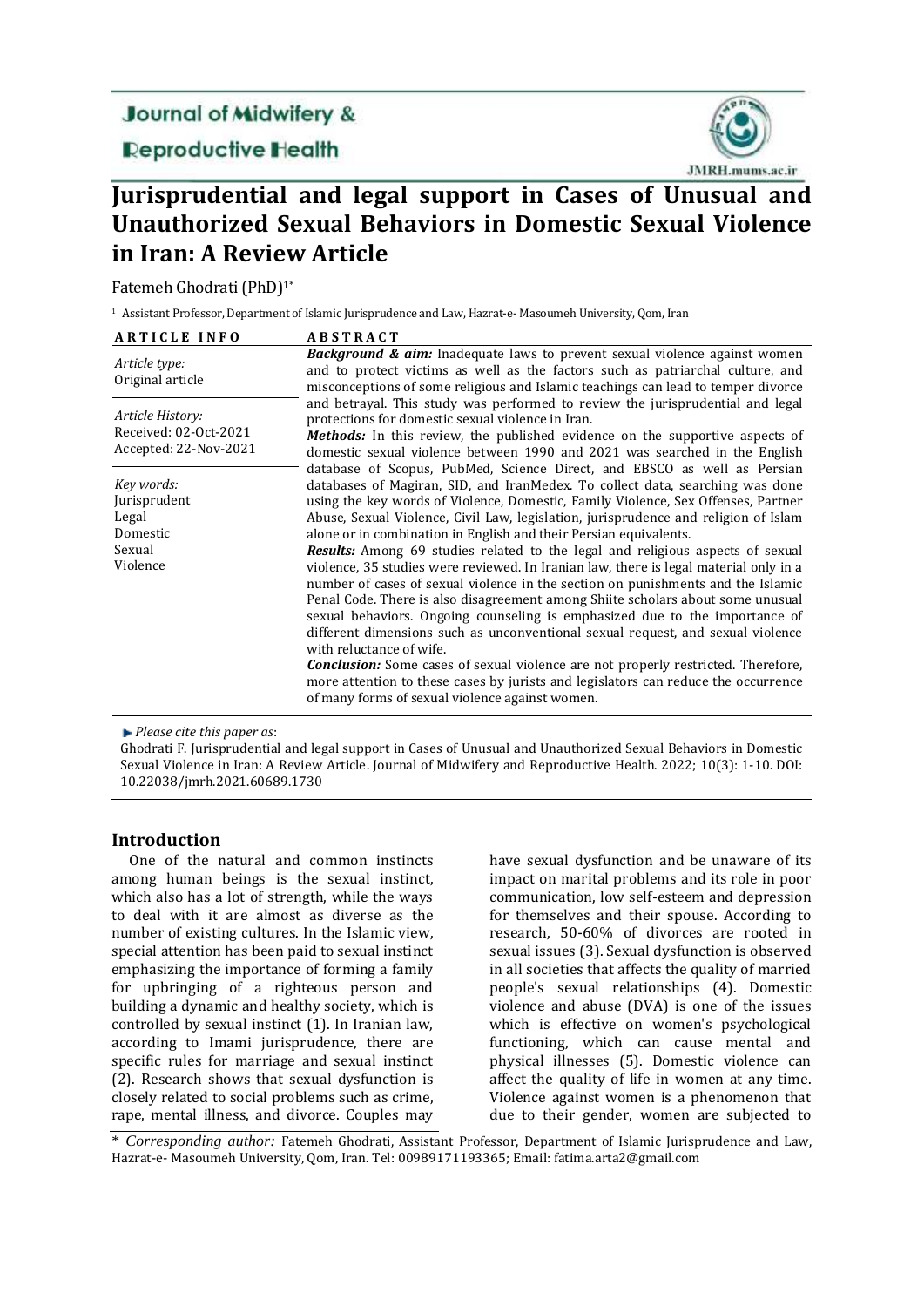coercion and abuse of rights by the opposite sex. If this happens within the family and between the couple is referred to as intimate partner violence (IPV). Domestic violence is defined as any violent behavior in an intimate relationship that results in physical abuse, sexual coercion, psychological abuse, and behavior control (6). Besides, the WHO has stated that sexual violence is "any sexual act, attempting to obtain a sexual act, or other act directed against a person's sexuality using coercion, by any person regardless of their relationship to the victim, in any setting. It includes rape, defined as the physically forced or otherwise coerced penetration of the vulva or anus with a penis, other body part or object, attempted rape, unwanted sexual touching and other noncontact forms" (7).

Sexual harassment includes "any physical, visual, verbal or sexual act which a woman or girl feels threatened, intimidated or attacked, resulting in psychological distress or humiliation" (8). In other words, sexual harassment is unwanted sexual attention and has various behavioral forms through the eyes (gazing), verbal (jokes, questions or comments with a sexual theme), unwanted pressure to make an appointment, unwanted touch, unwanted pressure to agree to have sex, etc. (9); when this violence is perpetrated by the husband, it is called domestic sexual violence. Verbal sexual violence includes telling sexual stories, sexual ironies in speech, nasty taunts, non-verbal sexual jokes, showing inappropriate sexual images, persuading the wife to have sexual intercourse, sexual relationship with threats, coercion, force and violence, forcing the wife to engage in unusual forms of sexual intercourse (anal intercourse), having sexual intercourse at inappropriate times (during menstruation, or sick, etc). (10); forcing to have unusual sexual acts, and not having sexual relationship at all, etc. (11). The lifetime prevalence of physical violence and intimate partner violence (IPV), or both, for women in the world, ranges from 15% to 71% (12). Qualitative research on IPV survivors highlighted the impact of sexual abuse on mental health problems (13). Studies that have examined the relationship between the severity of IPV and mental and physical problems

reported a positive correlation (14-16). Women who have recently experienced severe episodes of sexual violence experienced higher levels of depression, anxiety, and especially PTSD than the general public (14, 17-20). The WHO report on violence against women in 2018, based on an analysis of data from 2000-2018 in 161 countries, showed that approximately 1 in 3 or 30% of women worldwide have been raped in the form of physical and / or sexual violence by an intimate partner or non-partner or both (21). The study performed in Iran categorized seven types of violence against women: psychological, sexual, physical, emotional, verbal, financial and social violence; the findings showed that emotional, verbal and psychological violence were the most prevalent forms of violence, respectively; sexual, physical and financial violence were moderately prevalent; and social violence was the least prevalent. The total rate of violence against women in Miyaneh was high (81.8%) (22). According to the research conducted in Iran, emotional and psychological violence such as insults, use of obscene words, humiliation, etc. were more common than physical violence, the effects of which, unlike physical violence, do not become apparent quickly. Nevertheless, it has many destructive effects in the long term (22). Derakhshanpour et al. (2014) reported that 92% of the studied women in Bandar Abbas have experienced violence, which was a high rate in this city. They also reported psychological and emotional (54%) violence as the most common type, followed by verbal, physical and sexual violence (23). Moreover, Mohammadi (2012) reported psychological and emotional violence as the most common type of violence against women in Ravansar (24). Therefore, this study was perfomed aimed to review the jurisprudential and legal protections in cases of unconventional and unauthorized sexual behaviors in domestic sexual violence (husband against wife) in Iran.

#### **Materials and Methods**

In this review study, the published evidence on the supportive aspects of domestic sexual violence between 1990 and 2021 were searched in the Persian databases of Magiran, SID, Iranmedex and the English database of Scopus, PubMed, Science Direct, EBSCO using the keywords of Violence, Domestic ،Family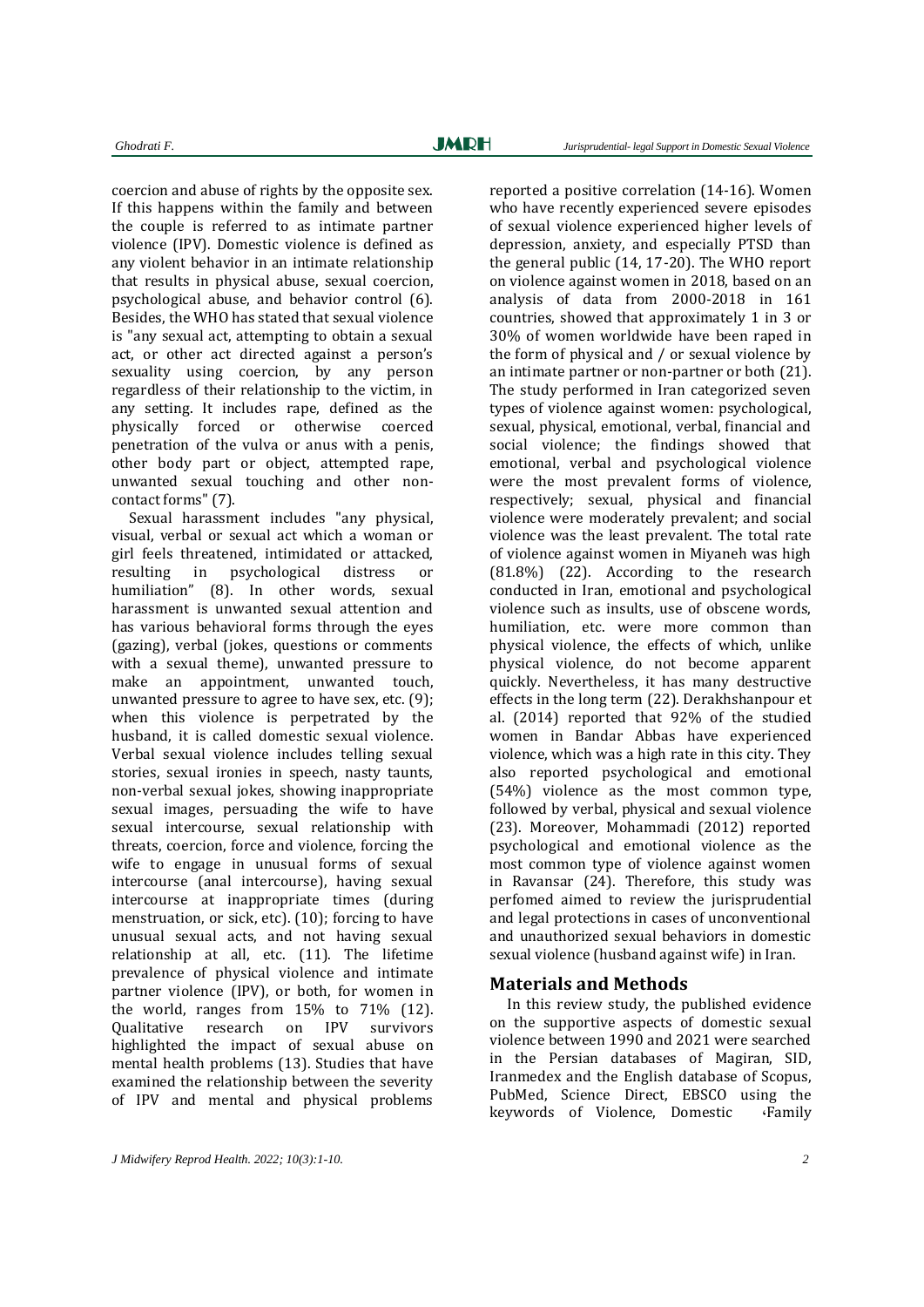**JMRH** 

Violence, Intimate Partner Violence, Sex Offenses, Spousal Abuse, Partner Abuse, Sexual Violence, Sexual Abuses, Civil Law, legislation, (Figure 1).



**Figure 1.** Flow diagram of the searching strategy

Inclusion criteria were the articles published in Persian and English on women's reproductive health and sexual violence, the available full text, articles found between 1990 and 2021. Also, due to the wide scope of sexual violence health, this review article only examined the areas of husband-to-wife sexual violence.

Exclusion criteria were the articles that had content outside the article, the articles with unspecified sample size, and the articles with not well defined method; by eliminating duplicate articles, 35 articles with entry conditions were reviewed.

For data collection, at first the articles that had one of the above keywords alone or in combination in the title or text were selected. Based on the inclusion criteria, abstracts of the articles published in Persian and English were reviewed. After removing the articles that did not meet the inclusion criteria, the full text of all articles which met the inclusion criteria was reviewed. Then, their results were extracted according to the investigated factor and provided to one other researcher to review and correct. In general, out of 69 articles, 35 articles were extracted and reviewed.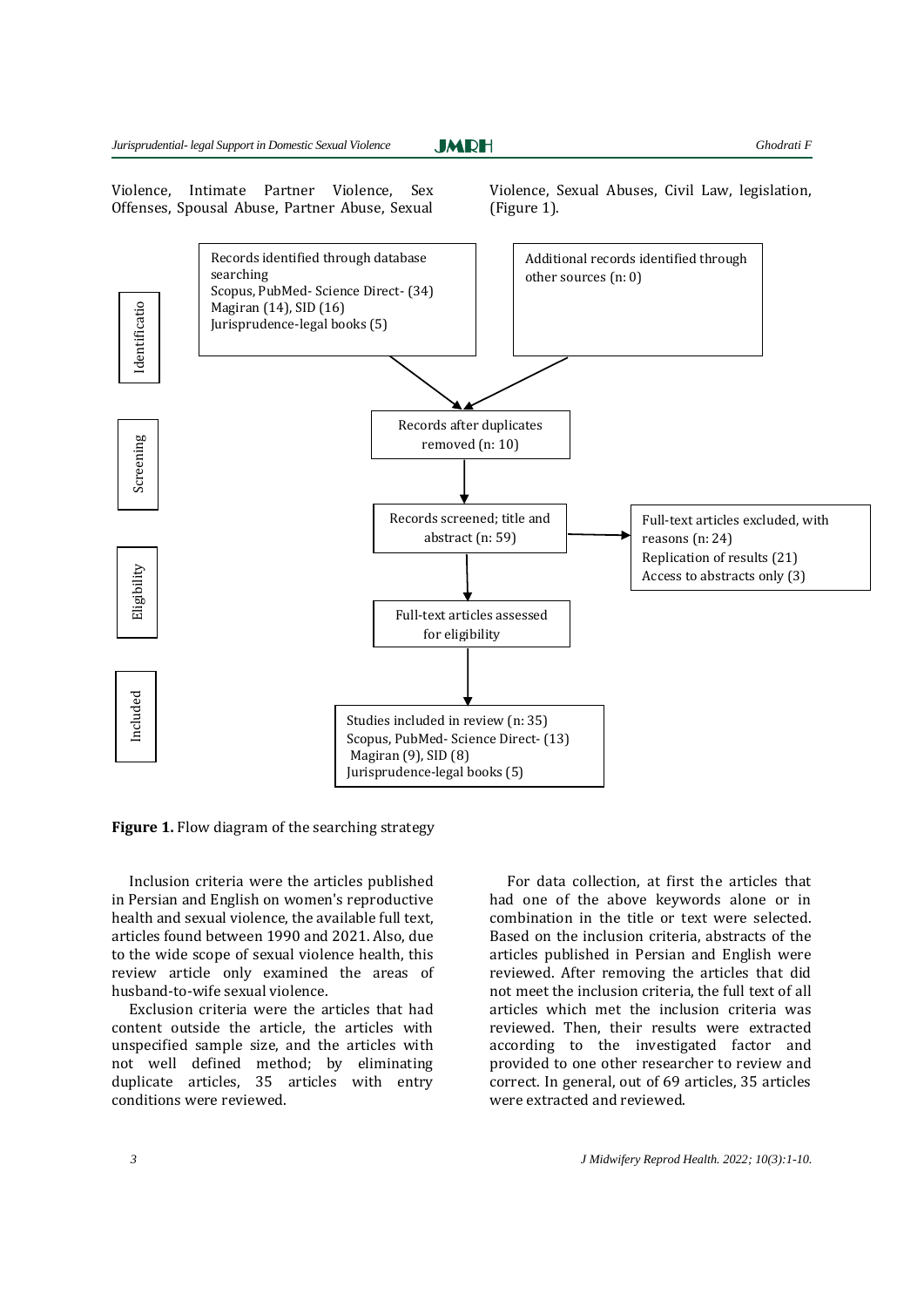### **Results**

In this study, out of 69 articles which were related to the subject at the beginning of the study, 35 articles were extracted based on the inclusion criteria. The right to sexual pleasure is one of the most important rights and obligations of couples in Islam. Couples are free to have sex, but this freedom should not hurt one or both. The negative effects of unconventional sex on a woman (anal intercourse), are undeniable mentally and physically.

Unusual sexual behavior is considered unauthorized action if accompanied by harassment of a woman, or if it incurs hardship or injury on the woman, and finally if the rule of "benevolent conduct" is not observed, or some kinds of pleasure are demanded that the woman has refrained from by setting provisions in the marriage contract. Therefore, the legislator should protect women in these cases and legislate appropriate legal deterrents to prevent violent behavior of men (25).

## **Kinds of anomaly Sexual Relationship between Couples in Jurisprudence and Law**

#### **Oath of Ila**

Religious teachings refer to a special type of sexual violence called "Ila". Ila is an oath whereby the husband vows to refrain from sexual relationship with his wife for at least four months. If he fulfills his oath, the marriage is dissolved; if he breaks it, the marriage continues. The jurists have not discussed the issue of Ila and there is no law in this regard, but the Qur'an mentions Ila in verses 226-227 of Al-Baqarah Surah. (26).

#### **Husband's relationship with other women**

According to the Article 1130 of the Iranian Civil Code, if the husband's sexual infidelity and illicit intercourse with other women is customary, the wife has the right to seek a divorce from the court under a misdemeanor. Also, the final conviction of the husband for illegitimate relationship, which is contrary to the manners and family character of the other party, makes it difficult for the wife to continue living that itself is a cause of rejecting hardship or "Osr-o-Haraj" and allows the wife to divorce because her life becomes hard and difficult.

#### **Unusual sex (anal sex)**

In jurisprudential texts, some sexual violence against the wife, such as requesting anal intercourse or sexual intercourse during menstruation and fasting, has been punished by ta'zir (27). Aside from the medical problems related to this issue and also its religious problems, if the wife can prove that she is in trouble and does not want to do so, it will be a proof for divorce due to hardship. In most cases, the court refers the wife to a forensic pathologist for examination. In addition to feeling uncomfortable for a woman, the feeling of inferiority and just being a tool to satisfy a man's sexual desires, sometimes also has physiological consequences. In any case, if a man continues to do so, the woman can file for divorce by proving such proof (28). Article 1130 of the Civil Code says "If the continuation of the marriage causes hardship to the wife, she can refer to the ruler of Sharia and request a divorce". If the difficulty is proved in court, the court can force the husband to divorce, and if coercion was not possible, the wife will divorce with the permission of the religious judge. Therefore, due to the complications of this relationship, its legality is controversial (25).

#### **Retribution and Diyah (blood money) in sexual injuries (Efza)**

In the Islamic legal system, the right to sexual enjoyment is considered as one of the most important rights of the husband over the wife, and as soon as the marriage takes place, this right belongs to the man. But this right is not a reason for a man to enjoy a woman at any time and in any way he wants. Such relationships should not go beyond normal. The issue mentioned in Iranian civil law is the "Efza" problem

Efza means splitting or tearing the anal and vaginal canals of a woman.

In Tahrir al-Waseela about Efza Imam Khomeini says:

"If this happens to a minor girl, many jurisprudential rulings have been imposed on her, including the eternal prohibition of the marital relationship, the payment of lifelong alimony to the victim, and the necessity of paying Diyah (blood money), which is equivalent to the perfect Diyah of a human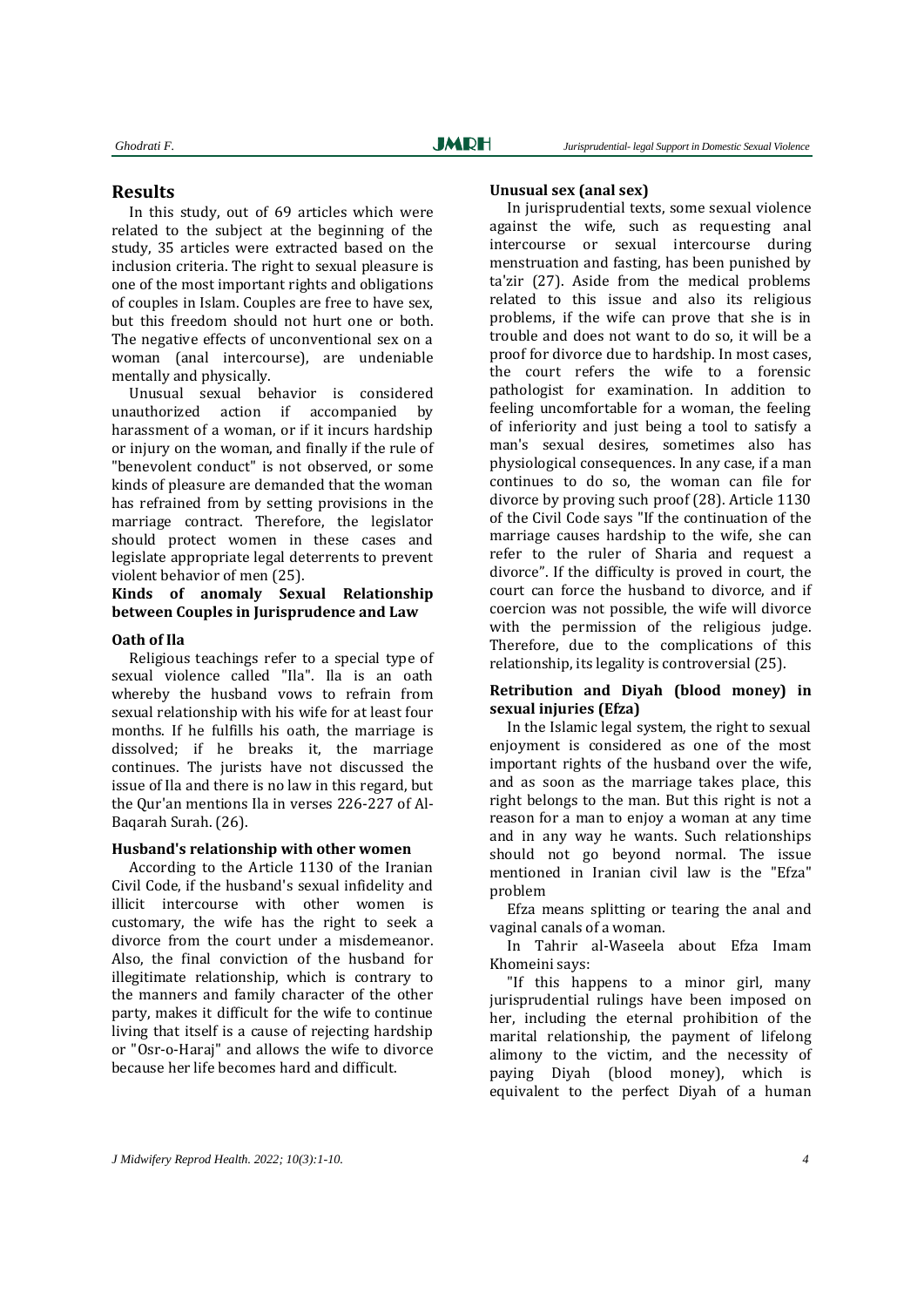being" (27). Article 660 of the Islamic Penal Code describes Efza as follows (28):

A. If the wife is an adult and Efza occurs for a reason other than sexual intercourse, the full Diyah of the woman must be paid.

B. If the wife is immature and Efza occurs due to sexual intercourse, in addition to all the Mahr and full Diyah of the wife, paying alimony is also the responsibility of the husband until the death of one of the spouses, even if he has divorced her (27, 29).

#### **Sexual violence with reluctance**

It is the limitation and defeat of a person's will in front of another person or persons due to the threat and fear inflicted on her. The meaning of reluctance and threats in sexual violence is as follows: forcing a wife to have sex at times that she does not want to have sex due to physical or mental fatigue, being in inappropriate time and place, or for any other reason, forcing the wife to have sex by threatening to kill her, threatening to beat her, and so on.

This is one of the examples of sexual violence, in which there is unfortunately no legal deterrent for the man, but in the case of forced sexual intercourse, beatings and injuries occur, or the wife is ultimately murdered, the following criminal solutions can be followed in sexual violence against the wife:

Retribution: Article 16 of the Islamic Penal Code approved in 2013 says "Retribution is the main punishment for intentional crimes against the soul, limbs and interests" (28). Article 388 of the Iranian Civil Code says "A crime against a limb is any harm less than murder, such as amputation, injury and damage to interests (for example, sadomasochistic sexual intercourse) or sexual violence leading to amputation of the wife or harm to the interests of the wife, such as eyesight, etc., if the husband deliberately commits these crimes, he will be sentenced to retaliation. Muslim men and women are equal in retaliation, and men are sentenced to retaliation for harming women (28).

Diyah: According to the Article 448 of the Civil Code of Iran (29), Diyah "a certain amount of money that is prescribed in the Holy Shari'ah due to unintentional crime against the soul, limb or benefit, or intentional crime where there is no retribution in any way". Article 450 of the Islamic Penal Code also stipulates that Diyah is

used where retribution is not permissible or possible.

The husband should pay Diyah if he resorts to beating, pulling the woman's hair, etc. to force the wife to obey, or harms the woman while having sex (cause fractures, injuries, bruises and redness of her body).

Regarding the death of a wife during sexual intercourse, it is narrated from Imam Sadiq (as): A man should pay the full Diya and he should not be retaliated against, because murder was a mistake and unintentional, so there is no retaliation (29, 30).

#### **Nushuz Husbands**

Regarding the right to sexual intercourse, the husband is obliged to have intercourse with his wife every four months. There is no official law regarding the impotence of men and the sexual needs of women, but jurisprudence deal with it, claiming that the satisfaction of sexual needs is obligatory for both men and women in the family. Meeting these needs strengthens marital ties, creates peace, and prevents extramarital sexual relationships. The husband has no right to refuse intercourse without any reason, even if the woman is not harmed from this perspective.

#### **Discussion**

The present review study was conducted aimed to provide an overview of the studies and jurisprudential and legal perspectives on the necessary support in cases of unconventional and unauthorized sexual behavior in the field of domestic sexual violence (husband to wife) in Iran. In general, the legal and jurisprudential provisions of domestic sexual violence, despite the rejection of any violence in the jurisprudential perspective, indicate shortcomings in the field of legislation and family counseling in this area. It should be noted that some jurists disagree on some aspects of sexual violence based on jurisprudential citations. If sexual intercourse is not convincing, it leads to feelings of deprivation, failure and endangerment of mental health, and causes communication problems and violence between spouses (31-33). In addition to the individual role, the family needs to consider the role of community structure and legislation in sexual violence.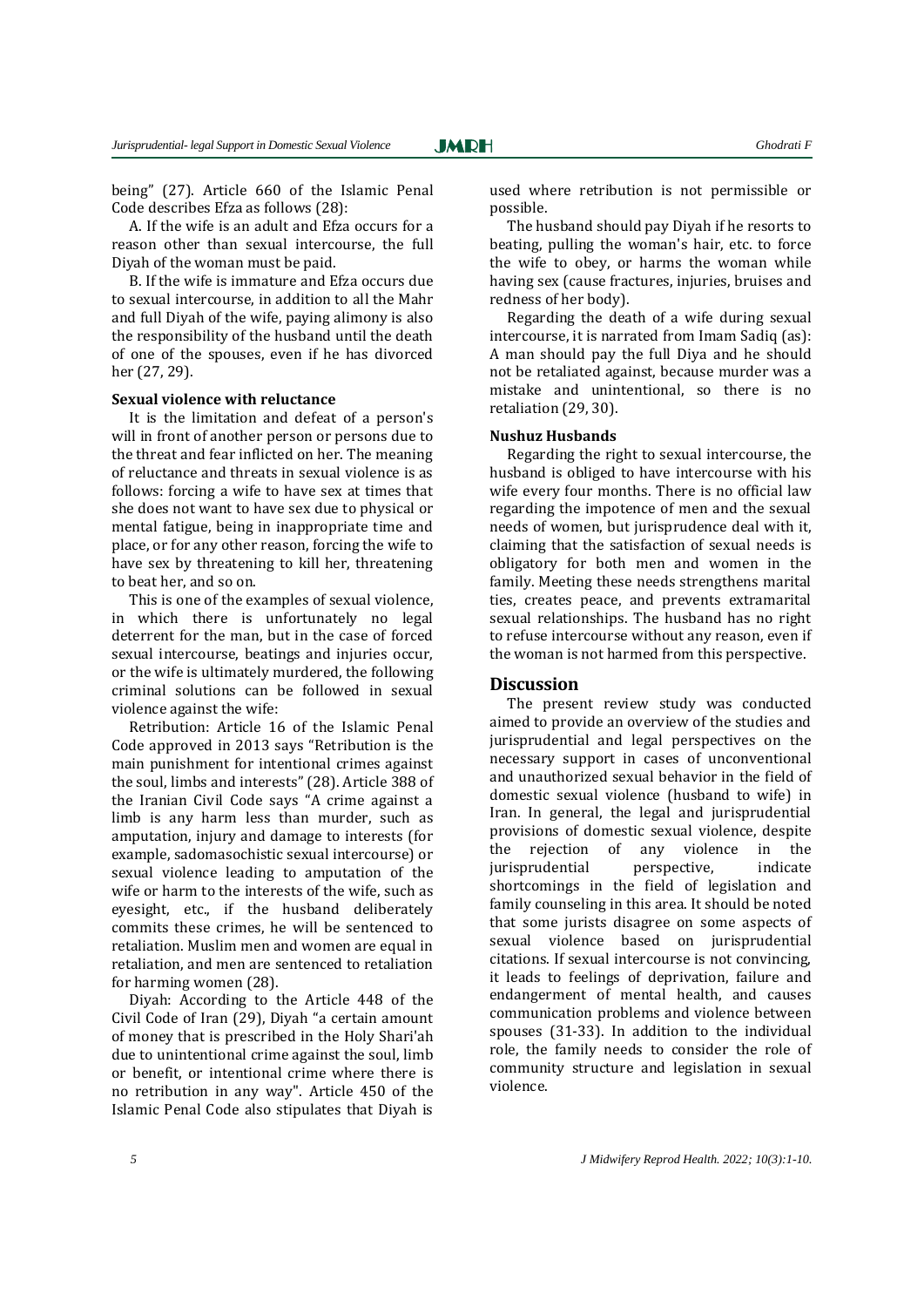The results showed that the legal solution to deal with the verbal sexual violence of Ella against the wife after four months is that the husband has to ignore his oath by giving atonement and have sex regarding to the right. He should consent to divorce if he insists on his behavior, so that the woman can get out of confusion, tension and anxiety. Islamic laws say that a wife should be divorced by her husband or forcibly divorced by a religious ruler, which is called "obligatory divorce" (26).

Although this oath may not be the case today, but according to Makarem Shirazi, one of the contemporary commentators, Islam has not invalidated the rule of Ila in general, but has eliminated its negative effects, because Islamic laws and legal regulations do not allow a woman to be confused by her husband., and the fourmonth period as a deadline indicates that sexual intercourse is required as a religious obligation every four months, but it should be lessened if the period is too long and leads to sin (34). If a woman is kept in an undetermined condition and she suffer both mentally and physically, so the "harmless rule" dictates that she should be freed from this condition. Another factor which strengthens the foundations of the family and regulates the relationship between family members in the framework of morality and justice is "benevolent conduct". According to the Qur'an, the most basic principle in the interaction between couples is benevolent conduct, which has been emphasized in verse 19 of Nisa surah (35). Thirty-nine verses in the Qur'an repeated the word "benevolent" which is a symbol of the couple's relationship in the family. Failure to pay attention to this rule can cause problems in life and disrupt the couple's relationship. Examples of this rule in the legal system include providing alimony for the wife, having good morals in life, observing the wife's rights in life, and even after divorce. Observing this rule by men and women in life is explicitly commanded in the Qur'an (36).

The principle of rejecting hardship or "Osr-o-Haraj" in Islam is also one of the important legal-jurisprudential rules which can be cited in various dimensions.

Failure to satisfy the sexual needs of the wife by husband, if causes hardship (Haraj), allows the wife to turn to the Islamic ruler to oblige husband to have sex with her or divorce her (37).

Another violence against women is the husband's illicit affair with other women, in such situation, the wife can ask for compensation for material and moral damages and Haraji divorce.

It is noteworthy that illegitimate relationship according to the society is abuse and mistreatment of the wife and is one of the crimes that are contrary to the family status and dignity of women.

According to the Islamic Penal Code, punishment of 1 to 99 lashes are considered for a married man who has extramarital sexual relationship less than Zina (zina is an Islamic legal term referring to unlawful sexual intercourse)(28). In general, illegitimate sexual intercourse between a man and a woman is called zina. Adultery refers to the sexual relationship between a man and a woman without a permanent or temporary marriage contract, leading to penetration (vagina or contract), while either of them is married and has a permanent spouse with whom they can have intimacy and sexual relationship, but they still commit Zine.

To prove that a man has committed adultery, he must either confess to adultery four times, or four righteous men, or three men and two women, testify that he committed adultery. On the other hand, in Islamic jurisprudence and Iranian law, polygamy is not forbidden for a man. However, the law has limited it to prevent men from abusing this authority. In fact, according to the law, a man cannot have another wife while having a wife, except in the following cases:

First wife's satisfaction

 Lack of power of the first wife to perform marital duties

 Disobedience of the first wife to husband (not having sex)

 First wife has psychosis or incurable diseases

 First wife is sentenced to 5 years or more in prison

- The woman leaving family life
- Female infertility
- Absence of the first wife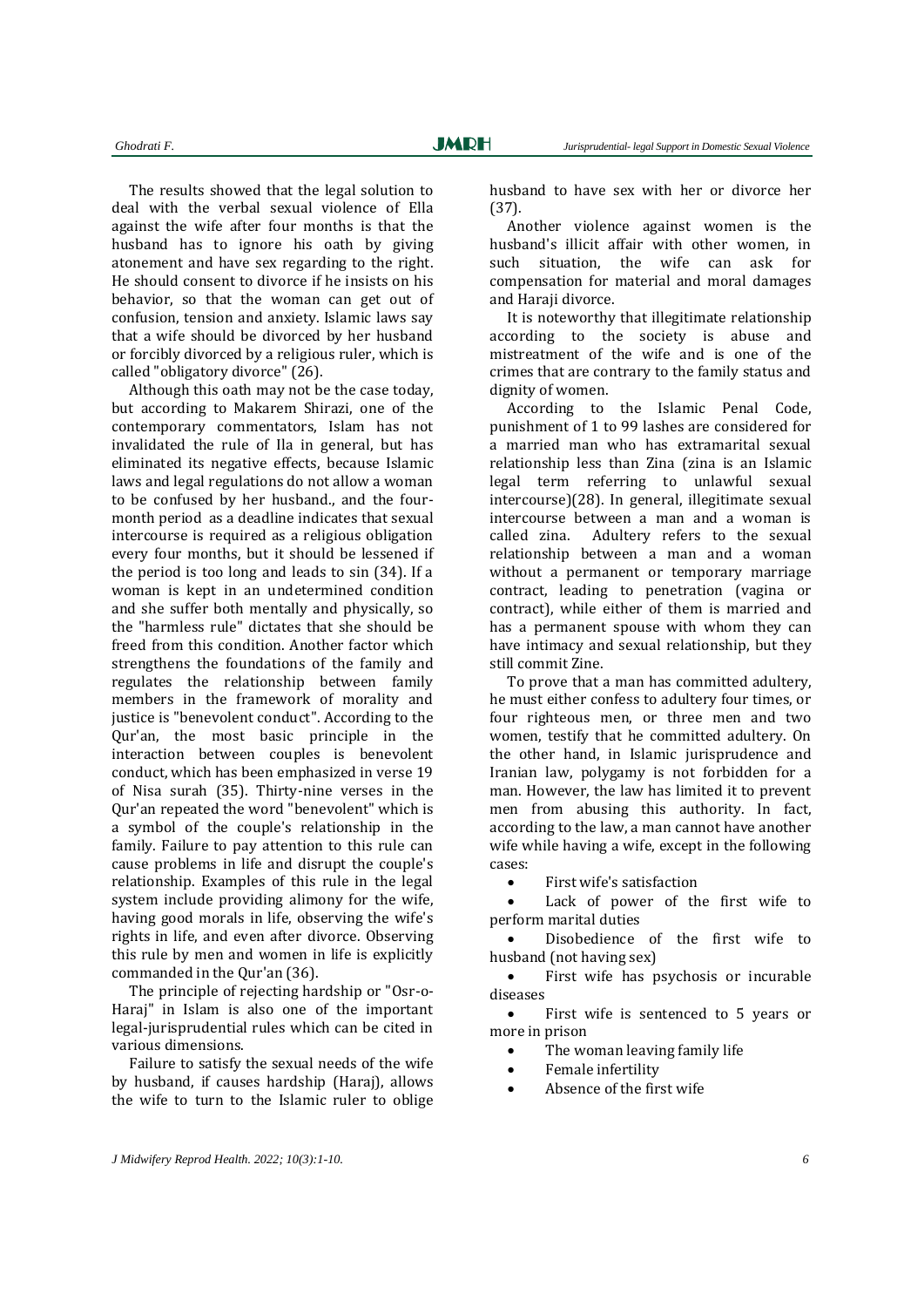Of course, for remarriage, the permission of the court is still required even if the above conditions exist. Remarriage of a man gives a woman the right to apply to the court for a certificate of impossibility of reconciliation (38, 39).

Another issue that is being discussed is requesting anal sex. Of course, some jurists have ruled on the permission of this relationship (reluctantly) based on verse 223 of Surah Al-Baqarah (40, 41) and this issue has been discussed in detail in jurisprudential and fundamentalist books (37, 42). Some jurists have issued fatwas on the prohibition of this unconventional sexual intercourse according to the verse 223 of Surah Al-Baqarah (43, 44). It has been emphasized in some narrations (55).

If the husband insists on anal sex, the wife can refuse tit based on th Article 1108 of the Civil Code. Also, due to not having "benevolent conduct" caused by this action, and according to the Article 1103, she can ask the court to ask the man to leave the act; or to file for divorce based on the principle of rejecting hardship or "Osr-o-Haraj" in Islamic jurisprudence contained in the Article 1130 of the law and other provisions set in the marriage contract (56).

Another type of violence is "Efza". There is no independent title assigned to sexual violence against the wife in Iranian law. The "Efza" problem is mentioned only in the Article 13 of the Islamic Penal Code of 2013 regarding Diyah (28), which can be mentioned as one of the examples of this type of violence against the wife.

Article 1108 of the Civil Code states that "If a woman refuses to perform marital duties without a legal obstacle, she will not be entitled to alimony" (39). The question here is whether a woman, in order not to be deprived of alimony, can comply with any request that the husband asks her. Here law says that a woman is obliged to obey except for religious excuses. Sometimes, in the absence of these excuses, the wife may not be able to have a marital relationship with her husband at his request. What is the duty of a woman in such cases, should they continue this kind of violent relationship or go to the court (47)?

Women also often prefer to remain in violent relationships with their husbands due to

financial dependencies, social problems after divorce, maternal compassion, and custody of their children. Thus, even though governments try not to enter the realm of the family, to deal with the phenomenon of domestic violence, especially sexual violence against the wife, which is also a hidden violence, they have been forced to act and formulate appropriate laws.

Another example of sexual violence is the Nushuz male. Nushuz male does not have a clear status in the family law of the Islamic Republic in Iran; the word Nushuz male is not mentioned in any legal text. However, suspending the wife and refusing to divorce her on one hand and "not associating with the famous" on the other hand, in addition to personal harm to the wife, has negative social consequences that can lead to crimes such as sexual betrayal, assault, murder, and suicide.

As a result, since women's sexual rights are not recognized in Iranian culture and law, women who face this problem in cohabitation should prove their "Osr-o-Haraj" to the judge, therefore, many of them refuse to take legal action. In terms of women's sexual rights, it is necessary provide the necessary support to women in this regard by considering the sexual rights of women and designing, explaining, and criminalizing Nushuz of the husband (48).

It should be noted that premature ejaculation in men is unfortunately very common. Premature ejaculation in most cases, especially in severe cases, prevents sexual intercourse.

However, premature ejaculation is treatable, and the man can cure the disease, also, being undersexed makes some difficulties for some women. Moreover, if the man does not treat the disease for any reason and the woman suffers due to lack of sexual intercourse, she can go to court and file for divorce by proving the problem.

Finally, sexual rights are among the legitimate rights of couples for which the Islamic jurisprudence has stated significant measures to observe it and maintain the boundaries of couples and their maximum and desirable enjoyment.

In case of non-observance of these rights, by legislating criminal sentences and moral recommendations, it has provided the guarantee of observance of the rights of each spouse.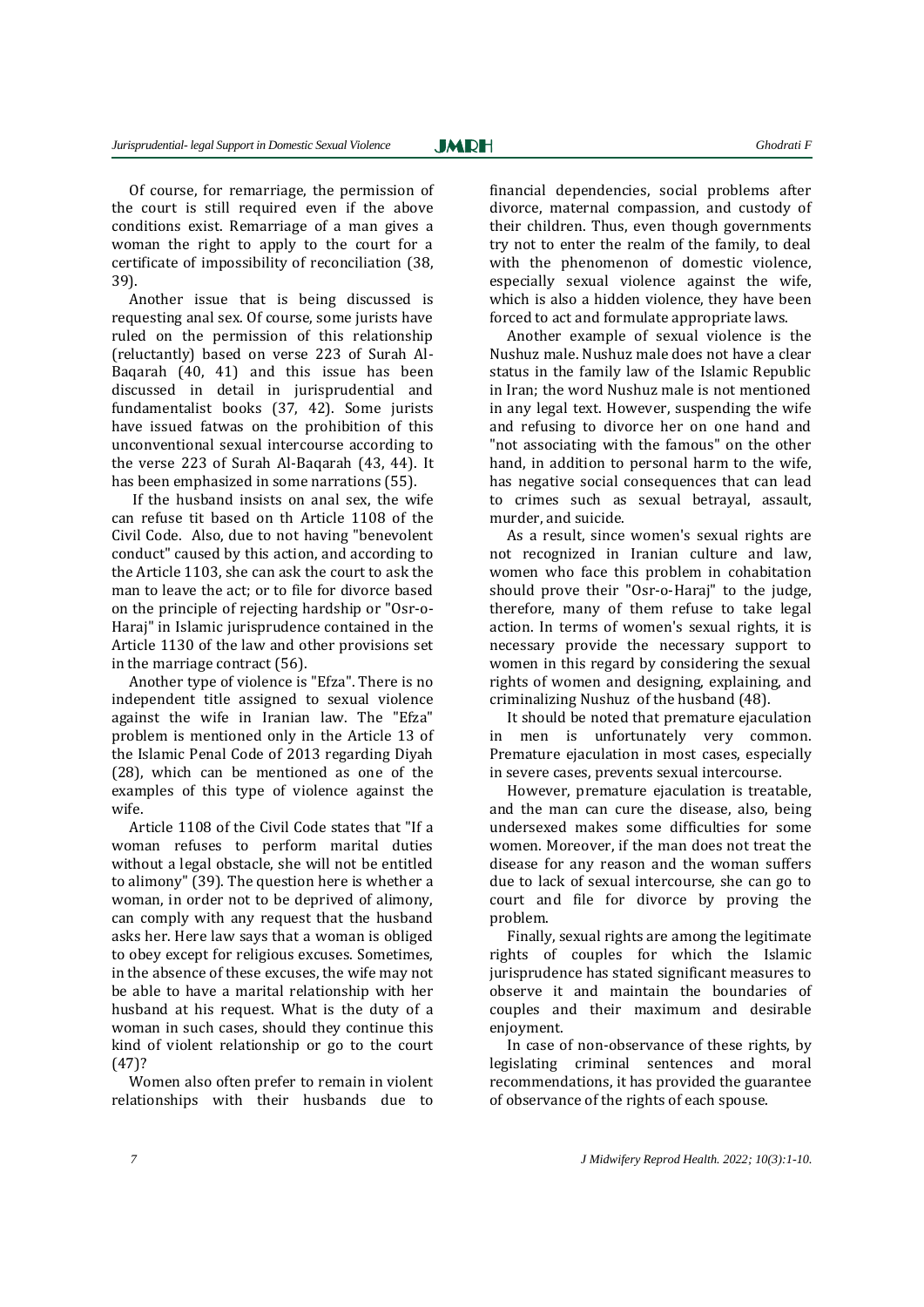Although husband Nushuz is one of the significant cases that Shiite jurisprudence has dealt with, it is not reflected in the law of the Islamic Republic of Iran and the Family Protection Law.

Thus, the law's lack of attention to women's sexual rights, on the one hand, has led to the maximization of men's sexual rights, and on the other hand, has led to the neglect or minimization of women's sexual rights in culture (48).

One of the strengths and limitations of this study is that considering that the majority of articles deal with the types of sexual violence, the prevalence of sexual violence and its complications in women and children, it can be said that the study of legal protections for sexual violence is one of the strengths of this review, because clarifying and addressing the legal challenges of couples involved in sexual violence in Iran can help to find a future solution.

Another strength of this study was compiling an educational and consulting guide by the country's legal system. One of the limitations of the present study is the existence of few studies in this field. In cases of silence of the law, it is suggested that based on jurisprudential laws, legislators take steps to formulate legal solutions.

In the case of violence against women, the main issue is the consequences. People who are abused carry a heavy burden because of this traumatic event. Studies showed a significant relationship between physical, psychological and sexual violence with the symptoms of posttraumatic stress disorder (PTSD). Overall, violence against women seems to be an important health challenge that provides social protection for women against spousal violence, such as creating safe and appropriate places for victims, enacting and enforcing laws to protect women, and investigating the causes and factors underlying violence. Informing women about their legal rights in the family and community, and establishing and strengthening counseling centers can be effective in reducing the rate of domestic violence.

## **Conclusion**

It can be concluded that although in many types of violence, according to verses and hadiths, legitimacy and illegitimacy can be extracted and jurisprudential rule can be explained; however, in many cases of unauthorized violence, appropriate restraining laws are proposed neither by jurisprudential scholars nor by lawyers and legislators. These include the cases of sexual violence in which only a limited number of cases have legal provisions in the section on penalties and in the Islamic Penal Code. Therefore, more attention to these cases by respected jurists and legislators can reduce many sexual violence against women. Of course, if these behaviors lead to physical harm to the wife, under the title of retribution, blood money, and ta'zir, or even in the case of Efza, it will always be Haram for the husband.

#### **Acknowledgements**

Considering that the present article is the result of the author's research and has been presented independently by the author. Therefore, all the people who helped the author to prepare and edit the English article are thanked.

## **Conflicts of interest**

Authors declared no conflicts of interest.

#### **References**

- 1. Mousavi Hamedani SMB. Tafsir al-Mizan Translation. Qom: Howzeh Elmie's Lecturers's Publication Office. 1995: 316.
- 2. Katozian N. Hoghoughe Madani Khanevadeh. Tehran: Sahami Enteshar Publication. 1992: 254.
- 3. Raisi M, Ahmari Tehran H, Jafarbegloo E, Khoramirad A, Noroozi M. Association of Body Mass Index with Sexual Dysfunction in Women Referred to Health Centers of Qom City, 2010, Iran. Qum university medical science. 2013; 7(5): 53-59.
- 4 Qavam M TR. Prevalence of married male & female sexual dysfunction to family heaith clinic. Journal of oromieh medical science. 2007;18(4):634-639.
- 5.pournaghash Tehrani SS, ghalandarzadeh Z, Farahani H, Saberi SM, Pashaeii Bahram M. The Mediating Role of the self-regulation and psychological Distress in the relationship between domestic violence and cognitive functions in women victim of spouse abuse. Journal of Cognitive Psychology. 2018; 6(3): 51-60.
- 6. Van Parys A-S, Deschepper E, Michielsen K, Temmerman M, Verstraelen H. Prevalence and evolution of intimate partner violence before and during pregnancy: a cross-sectional study. BMC pregnancy and childbirth. 2014; 14(1): 294.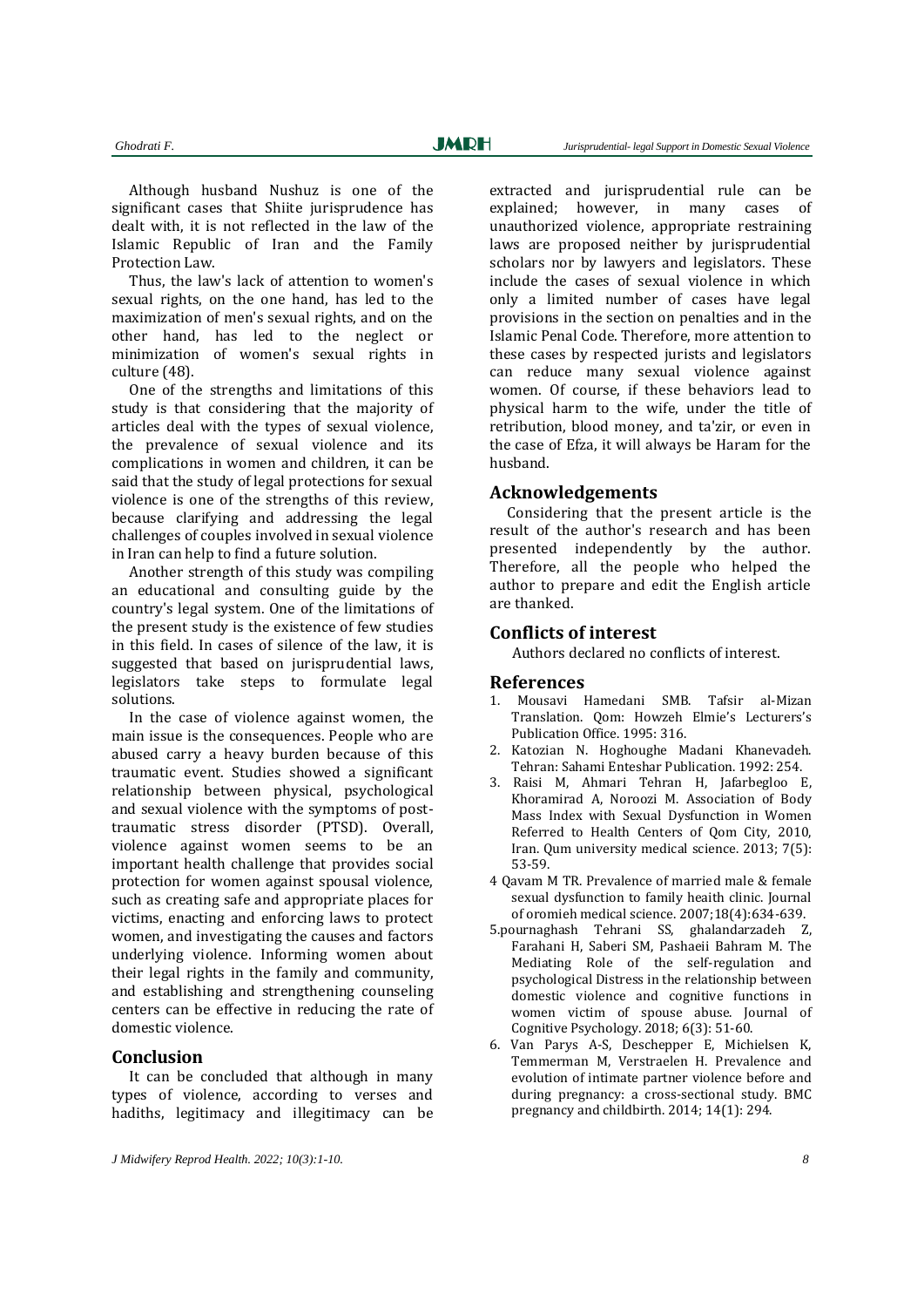7. World health organization (WHO). Violence against women available from [https://www](https://ww/).who.in t/news-room/fact-sheets/detail/violence-against -women (accessed 9 March 2021)

**JMRH** 

- 8.Malavardi, S. Society for the Protection of Women's Human Rights, Combating Violence Against Women in Islamic Countries. 1 th ed. Tehran: Nashr-e Negar; 2006 (Persian)
- 9.Sadeghi S , Rajablarijanei M. Sociological Analysis of sexual harassment against women in workplace. Women in Development & Politics. 2010; 8(3): 111-134. (Persian)
- 10. Vameghi M, Mohammadreza K A, Sajadi H. Domestic Violence in Iran: Review of 2001-2008 literature. refahj. 2014; 13(50): 37-70. (Persian)
- 11.Tavasoli A, Monirifar S, (2010). A Sociological Study on the Effect of Social-Economic Status of Violence Against Women During Marital life (Case Study: Employees and Staff of Azad University of Tehran). Journal of Family Research. 2010; 5(20): 441. (Persian)
- 12. Garcia-Moreno C, Jansen HA, Ellsberg M, Heise L, Watts CH. Prevalence of intimate partner violence: findings from the WHO multi-country study on women's health and domestic violence. Lancet. 2006; 368(9543): 1260–1269.
- 13. Queen J, Nurse A, Brackley MH, Williams GB. Being emotionally abused: a phenomenological study of adult women's experiences of emotionally abusive intimate partner relationships. Issues in Mental Health Nursing. 2009; 30(4): 237–245. DOI: 10.1080/01612840802701257
- 14. Hegarty KL, O'Doherty LJ, Chondros P, Valpied J, Taft AJ, Astbury J, et al. Effect of type and severity of intimate partner violence on women's health and service use: findings from a primary care trial of women afraid of their partners. Journal of Interpersonal Violence. 2013; 28(2): 273–294. DOI: 10.1177/0886260512454722
- 15. Lacey KK, McPherson MD, Samuel PS, Sears KP, Head D. The impact of different types of intimate partner violence on the mental and physical health of women in different ethnic groups. Journal of Interpersonal Violence. 2013; 28(2): 359–385. DOI: 10.1177/0886260512454743
- 16. Nathanson A, Shorey R, Tirone V, Rhatigan D. The prevalence of mental health disorders in a community sample of female victims of intimate partner violence. Partner Abuse. 2012; 3(1): 59– 75. DOI: 10.1891/1946-6560.3.1.59
- 17. Bell M, Goodman LA. Supporting battered women involved with the court system: an evaluation of a law school-based advocacy intervention. Violence Against Women. 2001; 7(12): 1377–1404.
- 18. Sullivan C, Tan C, Basta J, Rumptz M, Davidson W. An advocacy intervention program for women with abusive partners: initial

evaluation. American Journal of Community Psychology. 1992; 20(3): 309–332.

- 19. Tiwari A, Fong D, Yuen K, Yuk H, Pang P, Humphreys J. Effect of an advocacy intervention on mental health in Chinese women survivors of intimate partner violence: a randomized controlled trial. The Journal of the American Medical Association. 2010; 304(5): 536–543.
- 20.Giulia Ferrari, Roxane Agnew-Davies, Jayne Bailey, Louise Howard, Emma Howarth, Tim J. Peters, Lynnmarie Sardinha, Gene Solomon Feder. Domestic violence and mental health: a crosssectional survey of women seeking help from domestic violence support services. Glob Health Action. 2016; 99(1): 29890.
- 21. Violence against women Prevalence Estimates, 2018. Global, regional and national prevalence estimates for intimate partner violence against women and global and regional prevalence estimates for non-partner sexual violence against women. WHO: Geneva, 2021.
- 22.Sharbatian M H, Danesh P, Tawafi P.Sociological analysis of domestic violence against women and its impact on the sense of security(Case study 18 women 54 years in miyaneh). Strategic Research on Social Problems in Iran. 2017; 6(16): 47-72.
- 23. Derakhshanpour F, Mahboobi HR, Keshavarzi S. Prevalence of domestic violence against women. Journal of Gorgan University of Medical Sciences. 2014; 16 (1) :126-131.
- 24. Mohammadi F, Mirzaei R. Social Factors Affecting Violence against Women, Case Study: the City of Ravansar. Journal of Iranian Social Studies. 2012; 6(1): 101-107.
- 25.Mirkamali A, Hasani M, Delpasand K, Rajabifard S. Anomaly Sexual Relationship between Couples in Jurisprudence, Law, Case-Law. Journal of Medical Figh. 2018; 9(32): 87-101.
- 26. Gomshai A, the Holy Quran, surah 2 versa 226,227.
- 27. Khomeini R. Tahrir Al-Vasile (Islamic Islamic jurisprudence (fiqh)). V2:922 available from https://en.wikipedia.org/wiki/Tahrir\_al-Wasilah, (accessed 23 December 2019)
- 28.Details of the text of the Islamic Penal Code of Iran, approved by the Islamic Consultative Assembly of Iran in 2013. Available from https://rc.majlis.ir/fa/law/show/845048 (accessed September 2021)
- 29. Details of the text Civil Code of the Islamic Republic of Iran with the latest amendments. Available from http:// laws200 7.blogfa .com/po st/37 (accessed September 2021)
- 30. Al-Qummi M. Man La Yahduruhu al-Faqih. Translator: Ali Akbar and Mohammad Ghaffari, first edition, Tehran: Dar al-Kitab al-Islamiya Publishing in 2006.evailable from

*9 J Midwifery Reprod Health. 2022; 10(3):1-10.*